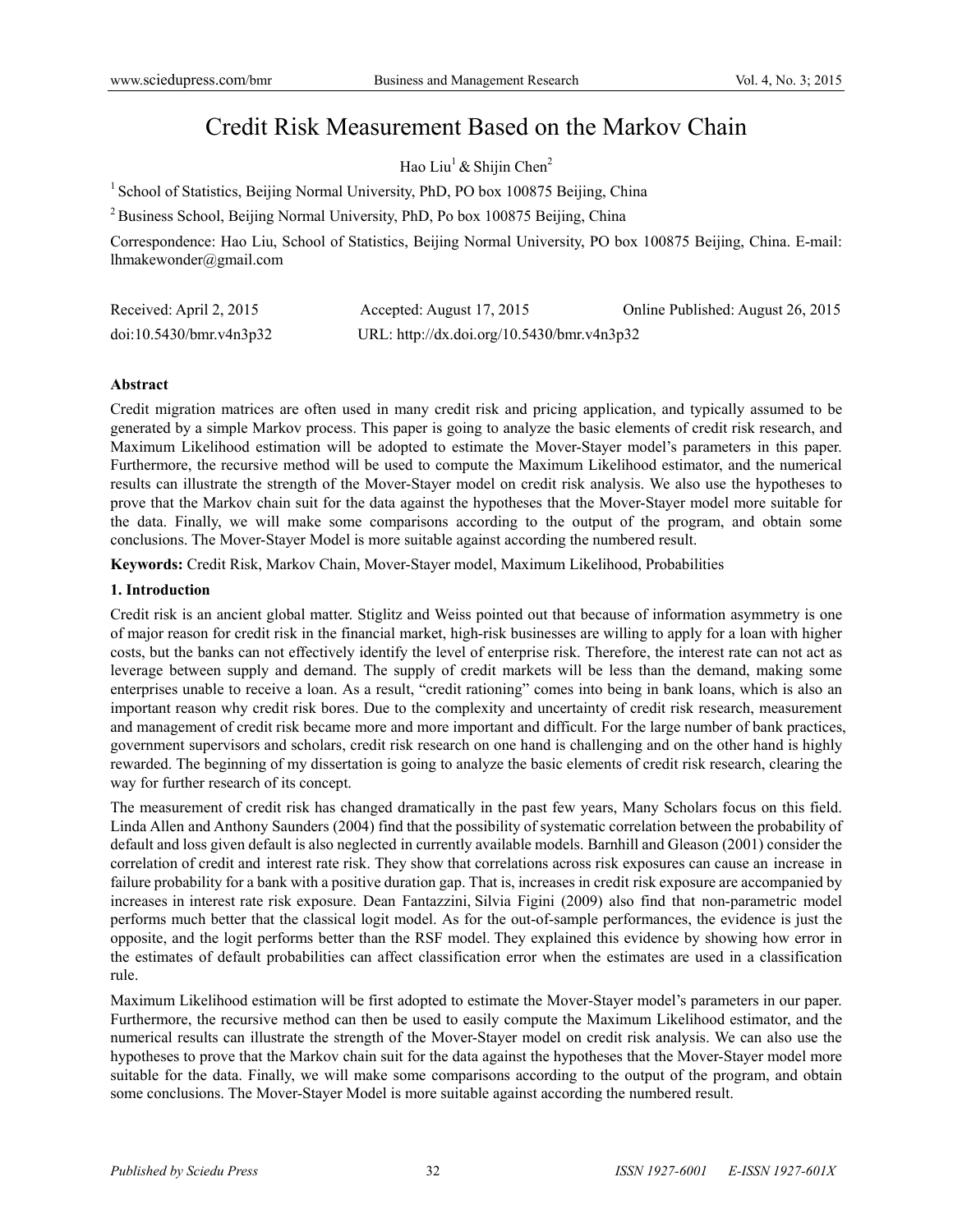#### **2. The Mover-Stayer Model**

#### *2.1 The introduction of the Mover-Stayer Model*

The Mover-Stayer model was firstly founded by I.Blumen, M.Kogan and P.J.McCarthy (referred to as BKM herein) in their interesting study of the moment of workers among various industrial aggregates in the U.S. The Mover-Stayer model could be described as a generalization of the Markov chain model, and the mover-stayer model actually is a discrete time under consideration, stochastic process  $\{Z(j), j \geq 0\}$  which includes the two independent Markov chain. We use an example to illustrate the mover-stayer model. A button factory is grouped into a finite number, *I*, of factory code categories. In the *ith* code category  $(i=1, 2, 3, 4, 5, \ldots, I)$ , there are about two kinds of workers which is the stayer and movers. Let  $S_i$  denotes the proportion of workers in the

*i*th code category in the initial quarter who are the stayers  $(i=1, 2, 3, 4, 5, \ldots)$ . I). So 1- $S_i$  is the proportion of workers in the *i*th code category in the initial quarters who are the movers. We can assume that each stayer is always in a special code category with probability one, and that each mover can always change its code category all the time, and it can be described by a one-quarter transition probability matrix which is listed in the below:

$$
\mathbf{M} = \begin{bmatrix} m_{11} & m_{12} & \dots & m_{1I} \\ m_{21} & m_{22} & \dots & m_{2I} \\ \vdots & \vdots & \ddots & \vdots \\ m_{I1} & m_{I2} & \dots & m_{II} \end{bmatrix}
$$

where  $m_{ij}$  is the probability that the mover who is in the *i*th code category in a special quarter and will be in the *j*th category  $(i, j =1, 2, 3, \ldots, I)$  in the following quarter. However, the behavior of the stayers can be described by a transition probability matrix which is located in the diagonal cells (where *i=j)*. The remaining cells represent the movers which can be described by the Markov chain.

The transition probability matrix *M* which describes the activity of the movers, and  $S_i$  stands for the proportion of the workers in each code category in the initial quarter that stands for the stayers  $(i=1,2,3,......,I)$ , of course, which can not be recognized in the matrix, that is to say, which are unknown parameters in the matrix. Then we let S={ $S_i$ ,  $i \in S$ }, at the same time the 0<= $S_i$ <1 and the  $m_{ii} > 0$ , for the *i*, *j*=*1*, 2, 3, ... *I*. However, the parameter can

not be estimated directly according to the data which is used by BKM, because there is no way of determining unequivocally which workers in a given code categories in a specified quarter stayers and which are movers.

Additionally, we define the numbers of the length of the times points *J*. Actually we have *J+1* numbers of the length of the times points. We define the *J* in order to simplify the Fellow method that is the recursive method. The formula is defined as followed:

*J+1=* the number of the length of the time points.

The above equation, that is to say that the data can be considered as panel data collected at  $J+1$  time points.

#### *2.2 Maximum Likelihood Estimation*

According to the above descriptions of the mover-stayer model, the maximum likelihood estimation method is used to solve the log-likelihood equations. As shown, we will use the maximum likelihood to solve many equations as stated. However, there are some unknown parameters in the equation which are listed in the follow. The remaining estimators are derived from the estimators of  $m_{ii}$ 's in a recursive manner. Before we write the likelihood function, we need to define some notations which are listed as followed: Where,

1) The initial probabilities  $\eta_i$ : the number of such probabilities:  $\eta_1$ ,  $\eta_2$ ,  $\eta_i$ , .

- 2) The probability or portion of the stayers  $S_i$  The Probabilities or proportion of the movers  $(1 S_i)$ .
- 3) The number of such probabilities:  $n_i(0)$ - $n_i$  stands for the initial states under the situation of the mover apart from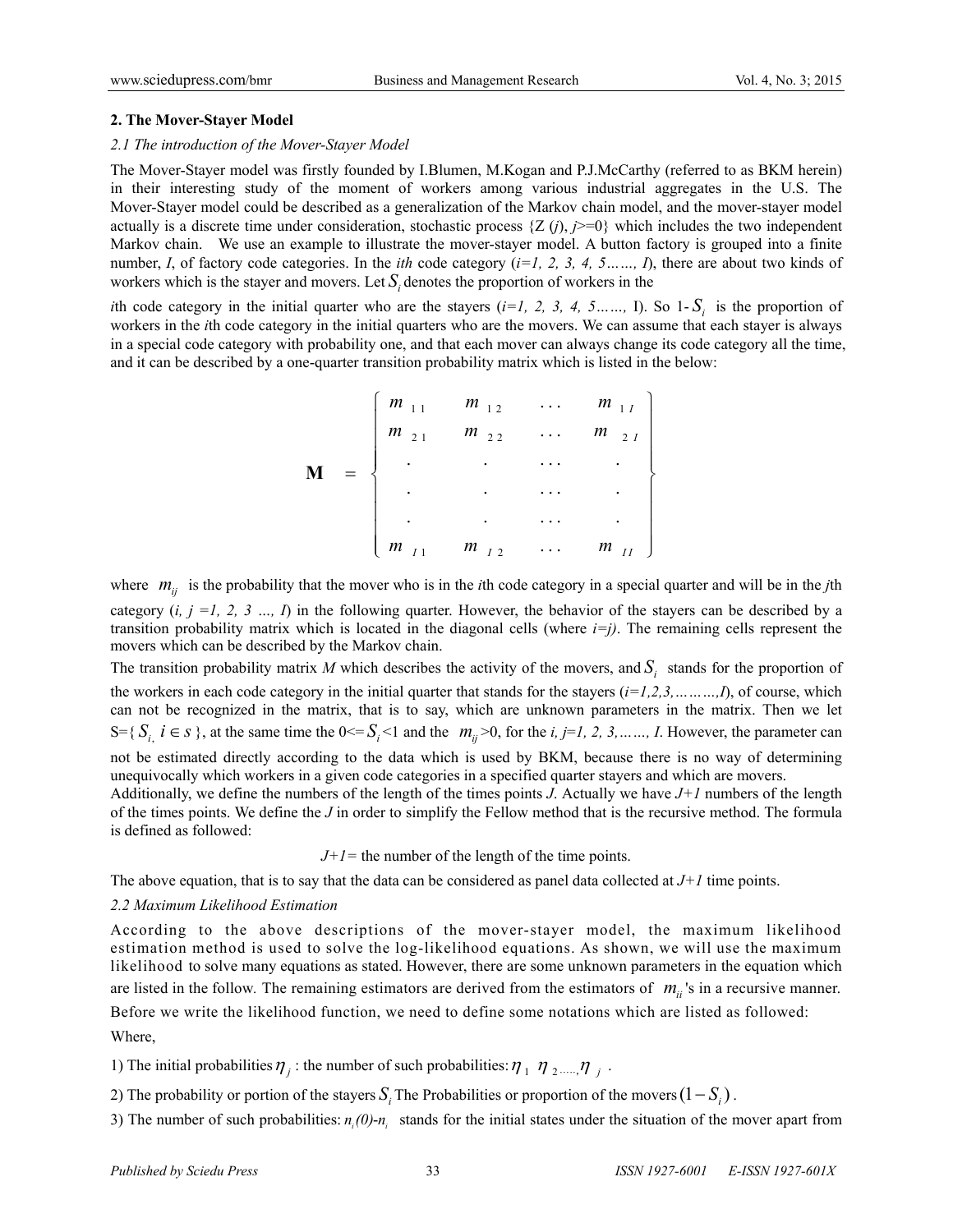the situation of the stayers.

4) Probabilities for paths with states only *i*  $[S_i + (1 - S_i)m_i^J]$  stand for the total number of such probabilities or proportions  $n_i$ .

5) The probabilities or portions of the transitions from *i* to *i*  $m_{ij}$  stands for the number of the probabilities under the mover situations.

6) Probabilities of transitions from *i* to *k* ( $i \neq k$ ):  $m_{ik}$  stands for the number of such probability or proportion  $n_{ik}$ .

7)  $n_i^* = \sum_{j=1}^J n_i (j-1)$  stands for the total number of visiting to state *i* to state *i* before time J According to the above descriptions, where

$$
\sum_{i=1}^{w} n_{i} (j) = \sum_{(i \circ ... i j) \in s^{J+1}} n_{i \circ ... i j} = n
$$

Of course, the likelihood function is obtained by noting that the assumption of individual histories are independent of each other it implies that random variables  $\{=(1 - s_{io})\eta_{io}m_{ioio}^{J} \dots m_{ij-1ij}, \dots ij, (-i_{0}, \dots, i_{j}) \in S^{J+1}\}$  given by the joint distributions of the mover-stayer model. That is

$$
\pi_{i_0, ..., i_j} = P[Z(0) = i_0, Z(1) = i_1, ..., Z(J) = i_j]
$$
  
=  $s_{i_0} \eta_{i_0} + (1 - s_{i_0}) \eta_{i_0} m_{i_0 i_0}^{j}$  If  $i_0 = i_1 = \cdots = i_j$   
=  $(1 - s_{i_0}) \eta_{i_0} m_{i_0 i_0}^{j}$ ....  $m_{i_{j-1} i_j}$  Otherwise,

where  $\{\eta_i \geq 0, 1 \leq i \leq w, \sum_{i=1}^w \eta_i = 1\}$  denotes an initial distribution of  $\{Z(j), j \geq 0\}$ ,  $i_j \in s, 0 \leq j \leq J$ . Thus the likelihood function  $L = (\eta, M, s)$  up to the multiplicative constant of the form

$$
L = \left[ \pi_{i_0, \ldots, i_j} \right]^{n_{i_0, \ldots, i_j}}
$$
  
= 
$$
\prod_{i=1}^w \left[ s_i \eta_i + (1 - s_i) \eta_i m_{ii}^J \right]^{ni} \prod_{(i_0, i_1, \ldots, i_j) \in s^{J+1}} \times \left[ (1 - S_{i_0}) \eta_{i_0} m_{i_0} \eta_1, \ldots m_{i_j - 1} \right]^{n_{i_0, \ldots, i_j}}
$$

For each state *i*, we will group together the factors in order to involve the state *i,* so we can obtain the formula as followed:

$$
L = \prod_{i=1}^{w} \eta_i^{n_i(0)} \prod_{i=1}^{w} \left[ S_i + (1 - S_i) m_{ii}^{J} \right]^{n_i} \times \prod_{i=1}^{w} \left( 1 - S_i \right)^{n_i(0) - n_i} \prod_{i=1}^{w} m_{ii}^{n_{ii} - Jn_i} \prod_{i \neq k}^{w} m_{ik}^{n_{ii}}
$$
  
= 
$$
\prod_{i=1}^{w} \eta_i^{n_i(0)} \prod_{i=1}^{w} L_i
$$
 (1)

where

$$
L_i = [s_i + (1 - s_i) m_{ii}^J]^{n_i} (1 - s_i)^{n_i(0) - n_i} m_{ii}^{n_{ii} - Jn_i} \times \prod_{k=1, k \neq i}^w m_{ik}^{n_{ik}}, i \in S,
$$

Because according to the above equation, we can obtain the formula which is listed as followed:

$$
L = \prod_{i=1}^{w} \eta_i^{n_i(0)} \prod_{i=1}^{w} L_i
$$
  

$$
\log L = \sum_{i=1}^{w-1} n_{i(0)} \log \eta_i + n_w(0) \log(1 - \sum_{i=1}^{w-1} \eta_i) + C
$$

Now we define the  $\prod_{i=1}^{w} \log n$  $\prod_{i=1}$  log  $L_i = C$ 

We change the format of the above equation as followed: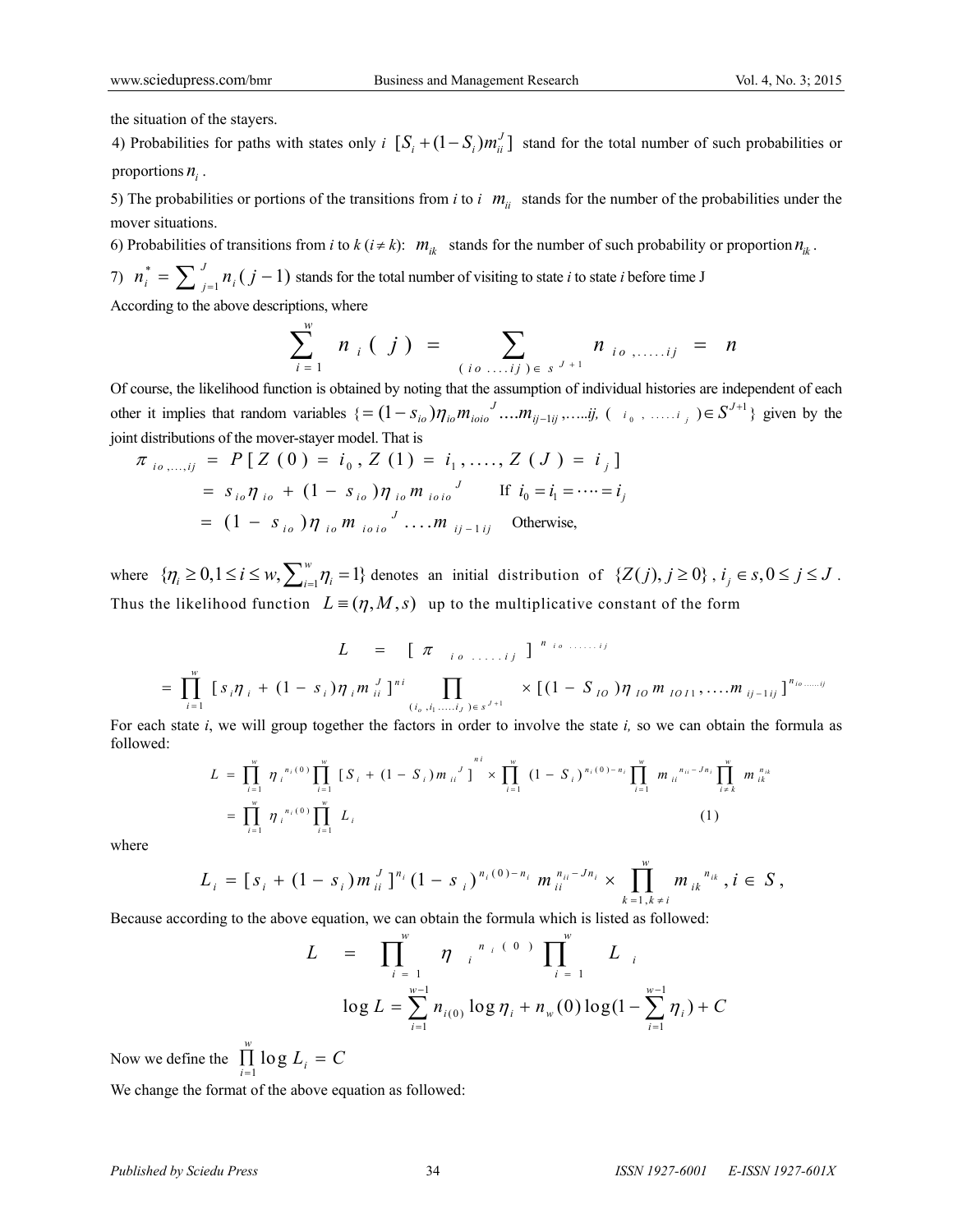$$
\log L = \sum_{i=1}^{w-1} n_{i(0)} \log \eta_i + n_w(0) \log (1 - \sum_{i=1}^{w-1} \eta_i) + C
$$

$$
\frac{\partial \log L}{\partial \eta_1} = 0
$$

We can obtain the below formula:

$$
\frac{n_1(0)}{n_1} = \frac{n_0(0)}{1 - \sum_{i=1}^{w-1} n_i}
$$

At the same time we can get the  $\eta_1$   $\eta_2$ <sub>1</sub>...,  $\eta_j$ 

We can get the recursion is listed as followed:

$$
\eta_{j} = \frac{\eta_{j}(0)}{\sum_{i=1}^{w} n_{i}(0)}
$$

At the same time, according to the formula (1), we can get the below parameters

$$
\log L_i = n_i \log[s_i + (1 - s_i)m_{ii}^{\nu}] + [n_i(0) - n_i] \log(1 - s_i) + (n_{ii} - Jn_i) \log m_{ii} + \sum_{k=1, k \neq i}^{w} n_{ik} \log m_{ik} \quad (2)
$$

In order to find critical points of the parameter  $L_i$ , firstly we set

$$
\frac{\partial \log L_i}{\partial s_i} = \frac{n_i (1 - m_{ii}^{J})}{s_i + (1 - s_i) m_{ii}^{J}} - \frac{[n_i (0) - n_i]}{(1 - s_i)} = 0
$$

Solving the above equation, we can get  $s_i$  which is listed as followed:

$$
s_i = [n_i - n_i(0)m_{ii}^{J}] / [n_i(0)(1 - m_{ii}^{J})]
$$

When we obtain the formula of the  $s_i$  in the above equation, and at the same time we denote it by  $C$  a quantity that does not depend on parameters, we can obtain the formula again

$$
\log L_{i} = C - [n_{i}(0) - n_{i}] \log(1 - m_{ii}^{J}) + (n_{ii} - Jn_{i}) \log m_{ii} + \sum_{k=1, k \neq i}^{w} n_{ik} \log m_{ik}
$$

In order to simplify the above formula, let we define

$$
g_{i}(m_{ii}) \equiv [n_{i}(0) - n_{i}] \log (1 - m_{ii}^{J}) + (n_{ii} - Jn_{i}) \log m_{ii}
$$

For  $i \neq w$ , we rewrite the formula  $\log L_i$  as

$$
\log L_{i} = C - g_{i}(m_{ii}) + \sum_{k=1, k \neq i}^{w-1} n_{ik} \log m_{ik} + n_{iw} \log (1 - \sum_{k=1}^{w-1} m_{ik})
$$
(3)  
se, where 
$$
\sum_{k=1}^{w} n_{ik} \log m_{ik} = \sum_{k=1}^{w-1} n_{ik} \log m_{ik} + n_{iw} \log (1 - \sum_{k=1}^{w-1} m_{ik})
$$

Of cours  $\sum_{k=1, k \neq i}$ *ik ik*  $k = 1, k \neq i$   $k = 1$  $\mu_{ik}$  ivg  $m_{ik}$  +  $n_{iw}$  ivg (1 –  $\sum m_{ik}$  $= \sum n_{ik} \log m_{ik} + n_{iw} \log(1 - \sum$ 

And according to the above formula, we will first obtain the parameter  $m_{i,v-1}$ , we define at the beginning

$$
\frac{\partial \log L_i}{\partial m_{i,w-1}} = \frac{n_{i,w-1}}{m_{i,w-1}} - \frac{n_{iw}}{1 - \sum_{k=1}^{w-1} m_{ik}} = 0
$$

And we solve the above formula, we can get the  $m_{i_{1}w-1}$ , whose formula is listed as follow: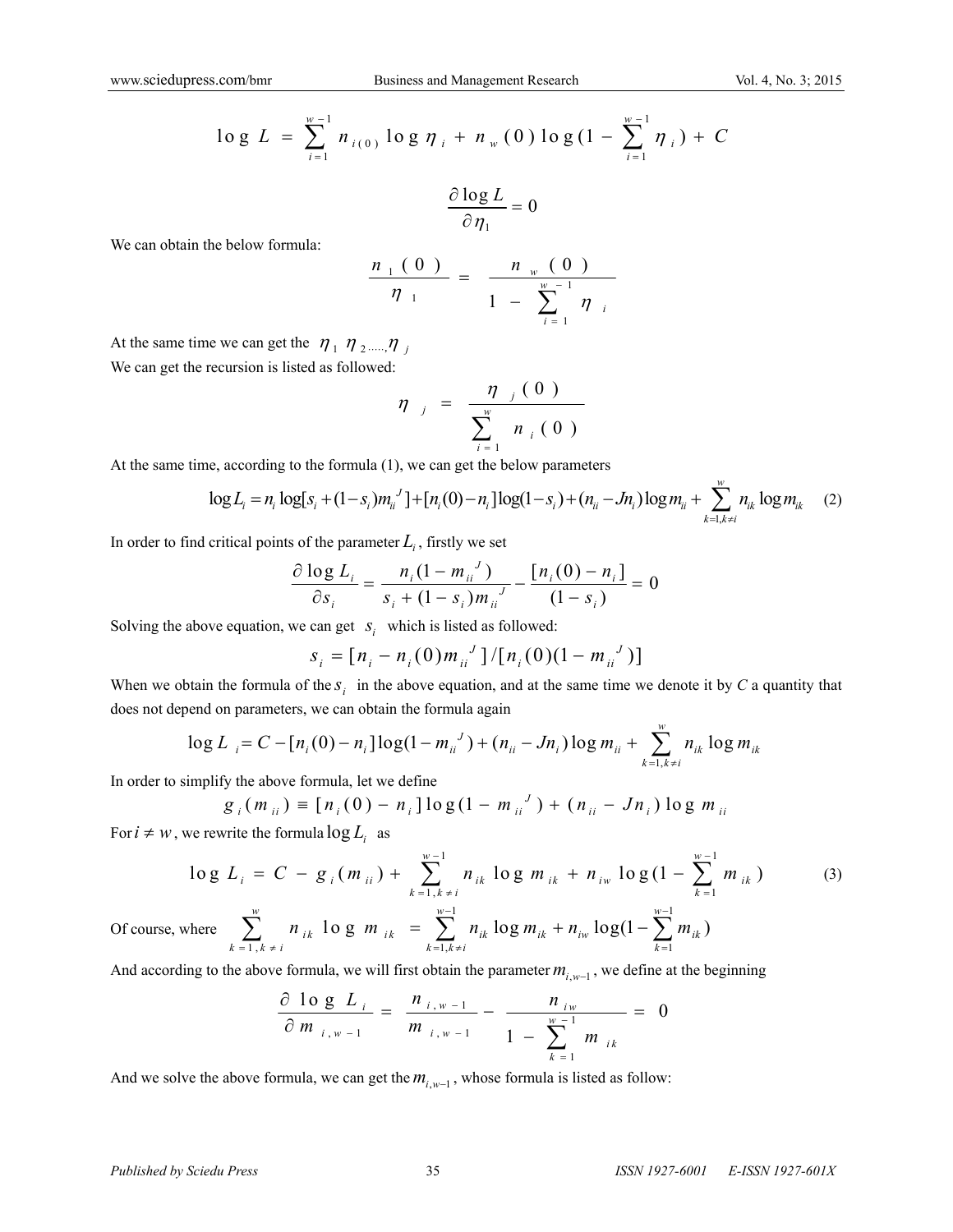$$
m_{i, w-1} = \frac{n_{i, w-1} \times (1 - \sum_{k=1}^{w-1} m_{ik})}{n_{iw}}
$$

$$
m_{i, w-1} = \frac{n_{i, w-1} \times (1 - \sum_{k=1}^{w-1} m_{ik})}{n_{iw}} = \frac{n_{i, w-1} (1 - \sum_{k=1}^{w-2} m_{ik})}{\sum_{k=w-1}^{w} n_{ik}}
$$

According to the above expression of the formula of the  $m_{i,w-1}$ , we can get at the same formula  $\log L_i$  which is listed as followed:

$$
\log L_{i} = C - gi(m_{ii}) + \sum_{k=1, k \neq i}^{w-2} n_{ik} \log m_{ik} + \sum_{k=w-1}^{w} n_{ik} \log (1 - \sum_{k=1}^{w-2} m_{ik})
$$

According to the above formula, we can get the parameter  $m_{i,w-2}$  which is listed as followed:

$$
m_{i,w-2} = \frac{n_{i,w-2} (1 - \sum_{k=1}^{w-2} m_{ik})}{n_{i,w-1}}
$$

We can use the same method to get the parameters  $m_{i,w-2}, m_{i,w-3, \dots}$   $m_{i,i+1}, m_{i,i+1}, \dots, m_{i+1}$  in differentiating  $\log L_i$  in turn with respect to this method, in that case, we can get a parameter by solving the above total equation every time. Finally, we use the go-back method to get all the parameters by taking the log-likelihood functions.

In the same procedure, we can obtain the formula as followed:

$$
\frac{\partial \log L_i}{\partial m_{ij}} = \frac{n_{ij}}{m_{ij}} - \sum_{k=j+1, k \neq i}^{w} n_{ik} / (1 - \sum_{k=1}^{j} m_{ik}) = 0,
$$

 $j = w-1, w-2, \ldots, i+1, i-1, \ldots, 1$ , and solving for  $m_{ij}$ , finally we can get the formula as followed:

$$
m_{ij} = n_{ij} (1 - m_{ii} - \sum_{k=1, k \neq i}^{j-1} m_{ik}) / \sum_{k=j, k \neq i}^{w} n_{ik}
$$

When we get the above formula, we can change the format of the formula (3) which is listed as followed:

$$
\log L_i = C - g_i(m_{ii}) + \sum_{k=1, k \neq i}^{j-1} n_{ik} \log m_{ik} + (\sum_{k=j}^{w} n_{ik}) \log (1 - m_{ii} - \sum_{k=1, k \neq i}^{j-1} m_{ik})
$$

According to get the formula, we still have a situation which is not considered, that is when  $j=1$  or  $j=2$  if  $i=1$ ). We obtain  $\log L_i$  as the following function of  $m_{ii}$  only:

$$
\log L_{i} = C - g_{i} (m_{ii}) + \sum_{k=1, k \neq i}^{w} n_{ik} \log (1 - m_{ii}) \tag{4}
$$

 $i=1, 2, 3, \ldots, w-1$ . The above equations also hold for  $i=w$ , because if  $i=w$  we can rewrite (1) as follow:

$$
\log L_{w} = C - g_{w}(m_{ww}) + \sum_{k=2}^{w} n_{wk} \log m_{wk} + n_{w1} \log (1 - \sum_{k=2}^{w} m_{wk})
$$

We will apply the same procedure as for  $i \neq w$  that is to say, differentiating  $\log L_w$  with respect to  $m_{wi}$  in the order *j*=*w*-1,*w*-2,…….,1 we obtain  $\log L_w$  as a function on  $m_{ww}$  only, as given by (3).

Finally, we set the formula as followed:

$$
\partial \log L_i / \partial m_{ii} = 0, i \in s
$$

And as we know that,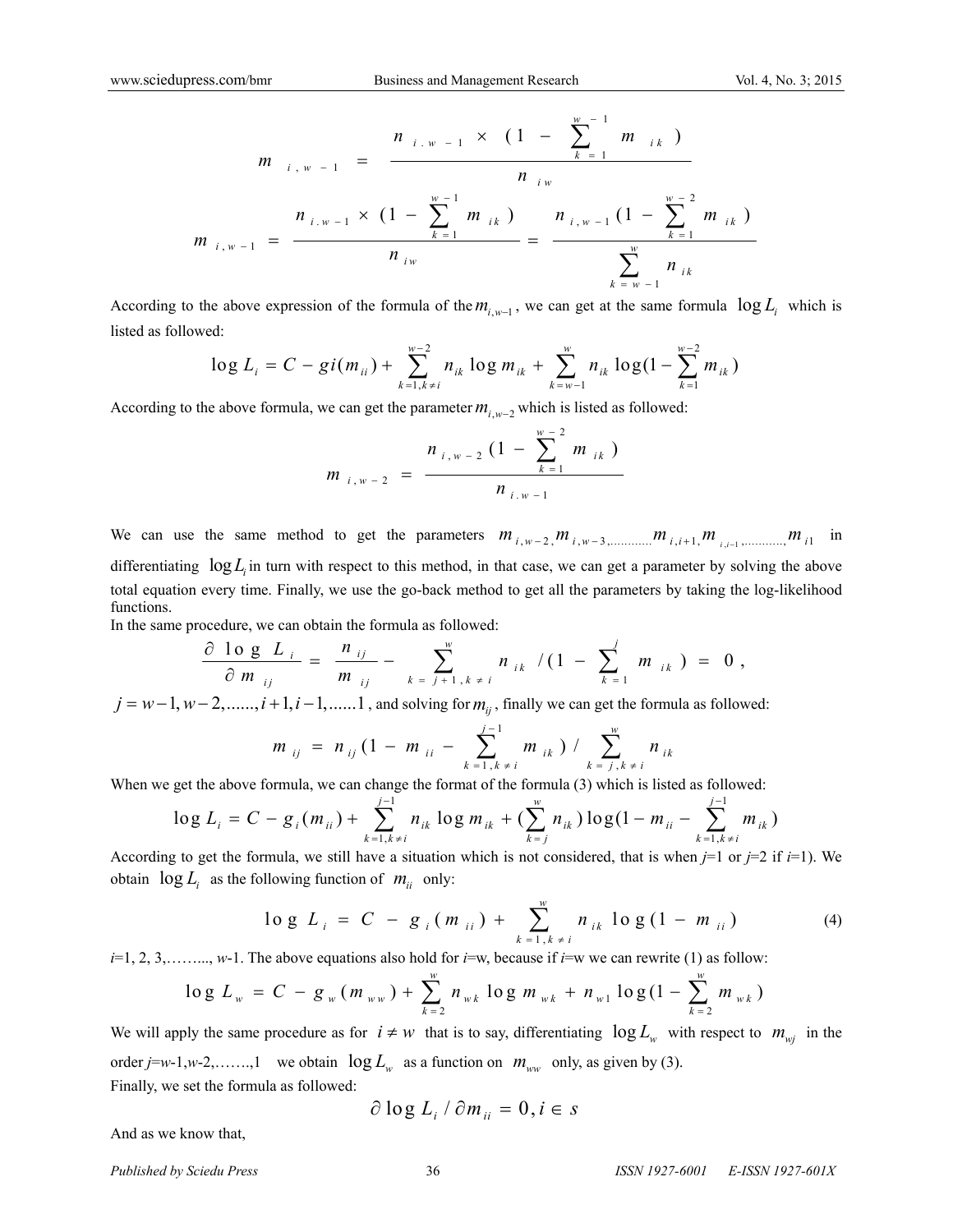$$
\sum_{k=1, k \neq i}^{w} n_{ik} = n_{i}^{*} - n_{ii}
$$

We obtain the equation for  $m_{ii}$ , we take the log for the formula (4)  $i \in s$ ,

$$
[n_i^* - Jn_i(0)]m_{ii}^{J+1} + [Jn_i(0) - n_{ii}]m_{ii}^{J} + [Jn_i - n_i^*]m_{ii} + n_{ii} - Jn_i = 0
$$
 (5)

We set the left side of the above equation by  $f(m_{ii})$ , and we can observe that

$$
f(0) = n_{ii} - Jn_i = \sum_{j=1}^{J} [n_{ii}(j) - n_i] > 0, f(1) = 0
$$

where  

$$
f^{-1}(1-) = J[n_i^* - n_i(0) - n_{ii} + n_i] > 0
$$

Furthermore, it can be seen from a simple computation and by drawing the picture of the convex function, that we find that the function  $f(m_{ii})$  changes its convexity at most once in the interval (0,1). At the same time, we combine this fact with  $f(0) > 0$ ,  $f(1)=0$ , and  $f'(1-) > 0$  shows that the formula (5) has a unique root between the interval (0, 1). But if  $m_{ii}$  is the root of the function, then the corresponding  $m_{ii}$ 's,  $j \neq i$ , can be also computed recursively as

$$
\hat{m}_{ij} = n_{ij} \left(1 - \hat{m}_{ii} - \sum_{k=1, k \neq i}^{j-1} \hat{m}_{ik}\right) / \sum_{k=j, k \neq i}^{w} n_{ik}, \quad i, j \in S \qquad (6)
$$

We begin with the lowest value of *j*, that is, if  $j=1$  but  $i \neq 1$ , and if  $j=2$  and  $i=1$ . Then the corresponding value of the  $\hat{s}_i$  is given by

$$
\hat{s}_i = (n_i - n_i(0) \hat{m}_{ii}^{J}) / n_i(0) (1 - \hat{m}_{ii}^{J}), i \in S \tag{7}
$$

In order to give a clearly interpretation of the estimation  $\hat{S}_i$ , we can rewrite it as followed:

$$
\hat{s}_i = 1 - (n_i(0) - n_i) / n_i(0) (1 - \hat{m}_{ii}^{J})
$$

The formula  $n_i(0) - n_i$  stands for the number of individuals that start in state *i* and makes at least one transition between the *J* periods. The formula  $n_i(0)(1 - \hat{m}_{ii}^J)$  is the expected number of such individuals, at the beginning we assume that all the  $n_i(0)$  individuals stand for the movers according to transition matrix  $\hat{M}$ . So the difference between 1 and the ratio of the observed stands for the expected number of the individuals  $\hat{s}_i$  which represent the estimate of the proportion of stayers according to transition matrix  $\hat{M}$ .

Next, we will derive Goodman's estimators by using the formula (5). For obtaining the first estimator, we set the  $J \rightarrow \infty$ , so the formula (5) can be changed as

$$
\left[\begin{array}{cccc}J & n_{i} & -n_{i}^{*}\end{array}\right]m_{ii} = Jn_{i} - n_{ii}^{*}, i \in S \tag{8}
$$

The solution of the above equation is listed as followed:

$$
\hat{m}_{ii} = (n_{ii} - Jn_i) / (n_i^* - Jn_i), i \in S \tag{9}
$$

And at the same time,  $\overline{m}_{ii}$  is computed according to the formula (6). By setting  $J \to \infty$  in the formula (7), the estimator of  $S_i$  is obtained as followed:

$$
\overline{s_i} = n_i / n_i(0) \tag{10}
$$

*M* and *s* were expressed by the Goodman without derivation as maximum likelihood estimators of *M* and *s* respectively. It is obviously from the preceding of the derivation that they will be in accordance with the maximum likelihood estimators  $\overline{M}$  and  $\overline{S}$  just only when *J*= {the number of time periods} is very large. The estimator  $\overline{S}$ . is the simple numbers of the individuals who stands for the stayers. In this case, the estimator is more appealing when *J* is very large, because it is reasonable that we assume all individuals are the stayers in their states.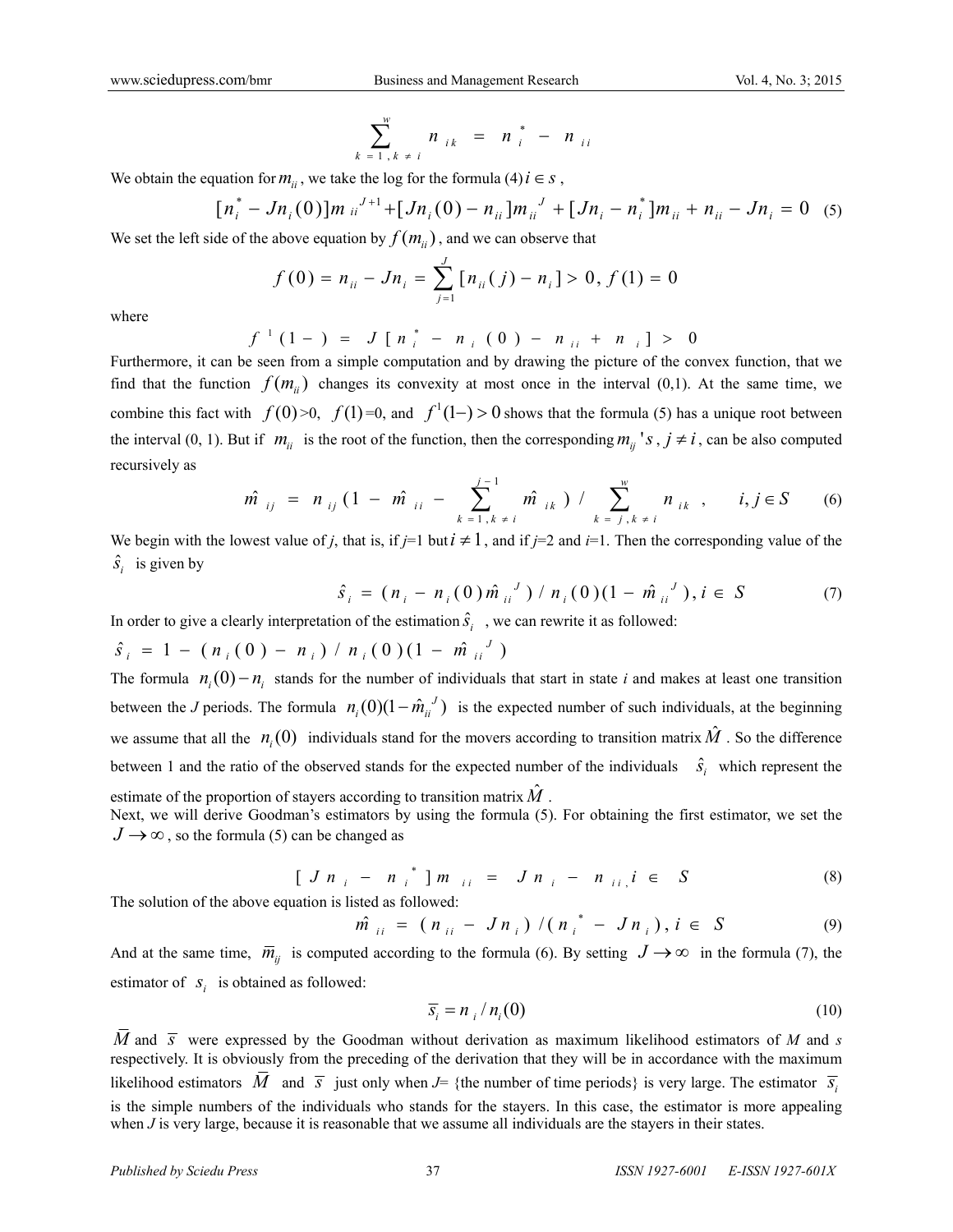In order to obtain the second parameter of Goodman's estimators, first divide (4) by  $Jn_i(0)$  *i* 

$$
\left[\frac{n_i^*}{Jn_i(0)} - 1\right]m_{ii}^{J+1} + \left[1 - \frac{n_{ii}}{Jn_i(0)}\right]m_{ii}^{J} + \left[\frac{n_i}{n_i(0)} - \frac{n_i^*}{Jn_i(0)}\right]m_{ii} + \frac{n_{ii}}{Jn_i(0)} - \frac{n_i}{n_i(0)} = 0\tag{11}
$$

At the same time we set that  
\n
$$
n \frac{\pi}{i} / J n \frac{\pi}{i} (0) = 1
$$
\n(12)

Then the formula (11) will be changed as followed:

$$
[1 - \frac{n_{ii}}{n_i^*}]m_{ii}^J + [\frac{n_i}{n_i(0)} - 1]m_{ii} + \frac{n_{ii}}{n_i^*} - \frac{n_i}{n_i(0)} = 0
$$
 (13)

We set the parameter  $\overline{m}_{ii}$  to denote the solution of the equation, and we can obtain the parameters  $\overline{m}_{ii}$ 's and  $\overline{s}$ by computing from the formula (6) and the formula (7). Goodman derived (13) with a two-steps, and showed that *M*  and *s* are the same with the estimators of *M* and  $\overline{s}$  when the formula comes into existence, which is listed as followed:<br>  $(1 / J) E [n_i^* In_i(0)] = n_i(0)$  (14)

$$
(1 / J) E [n_i^* \mathbf{I} n_i(0)] = n_i(0) \tag{14}
$$

Because the parameter  $\overline{m}_{ii}$  is a consistent estimator of  $m_{ii}$ , the derivation of formula (13) from the formula (11) shows that a little weaker condition,

$$
n_i^* / Jn_i(0) \to 1 \tag{15}
$$

There is required to be consistent with  $\hat{m}_{ij}$ . Under any conditions, because there is no reason to suppose that the formula (15) come into existence, generally, the estimator  $\hat{m}_{ii}$  will not consistent. As we know that the estimators  $\hat{m}_{ii}$  and  $\hat{m}_{ii}$  will be greatly close to each other when  $n_i^* / Jn_i(0) \approx 1$ .

#### *2.3 Hypothesis testing*

According to the above method, we can give an example that is the application of the maximum likelihood estimator. In modeling panel data from some empirical process, we want to know that whether the mover-stayer model presents a better description of data than the Markov chain model. Actually, we can use the likelihood ratio principle to the test that difference between the two models. Observation of the stationary Markov chain is nested in the mover-stayer model; the mover-stayer model actually is a mixture of the Markov chain model. That is to say, it is better by using the mover-stayer model, in this situation, we set  $s=0$ . Therefore, the form of the testing is  $H_o$ :  $s=0$ versus  $H_A$ :  $s \neq 0$ , where the equality  $s = 0$  and inequality  $s \neq 0$  are to be understood in the vector sense, and which can be based on the likelihood ratio statistic

$$
\Lambda = \sup_{M, s=0} L(M, s) / \sup_{M, s} L(M, s) = L(\hat{p}, 0) / L(\hat{M}, \hat{s})
$$

Where  $\hat{p} = \|n_{ik} / n_i^*\|$  is the maximum likelihood estimator of *M* under the hypothesis  $H_o$ ; that is to say, it is a

maximum likelihood estimator of a transition probability matrix of a Markov chain, and  $\hat{M}$  and  $\hat{S}$  can obtain by the formula (5) (6) and (7). So

$$
L(\hat{p}, 0) = \prod_{i=1}^{w} (\frac{n_i(0)}{n})^{n_i(0)} \prod_{i,k} (\frac{n_{ik}}{n_{i}})
$$

And

$$
L(\hat{M},\hat{s})=\prod_{i=1}^{w}\left\{(\frac{n_{i}}{n})^{n_{i}(0)}(\frac{n_{i}(0)-n_{i}}{n_{i}(0)})^{n_{i}(0)-n_{i}}\hat{m}_{ii}^{n_{ii}-Jn_{i}}\right\}\prod_{i\neq k}\hat{m}_{ik}^{n_{ik}}
$$

Under  $H_0$  the asymptotic distribution of  $-2 \log \Lambda$  is x<sup>2</sup> with *w* degrees of freedom.

We can know that Goodman also considered the above test. However, his testing statistics, which differs from my method, were not derived from the likelihood ratio principle. With the above hypothesis and estimation for parameter of the Mover-Stayer Model, we will naturally check whether the Move-Stayer model can describe the data accurately and judge the Mover-Stayer Model how many probabilities for prediction by *n* independent realizations of the model with known parameters which can be totally the same as the true sequence.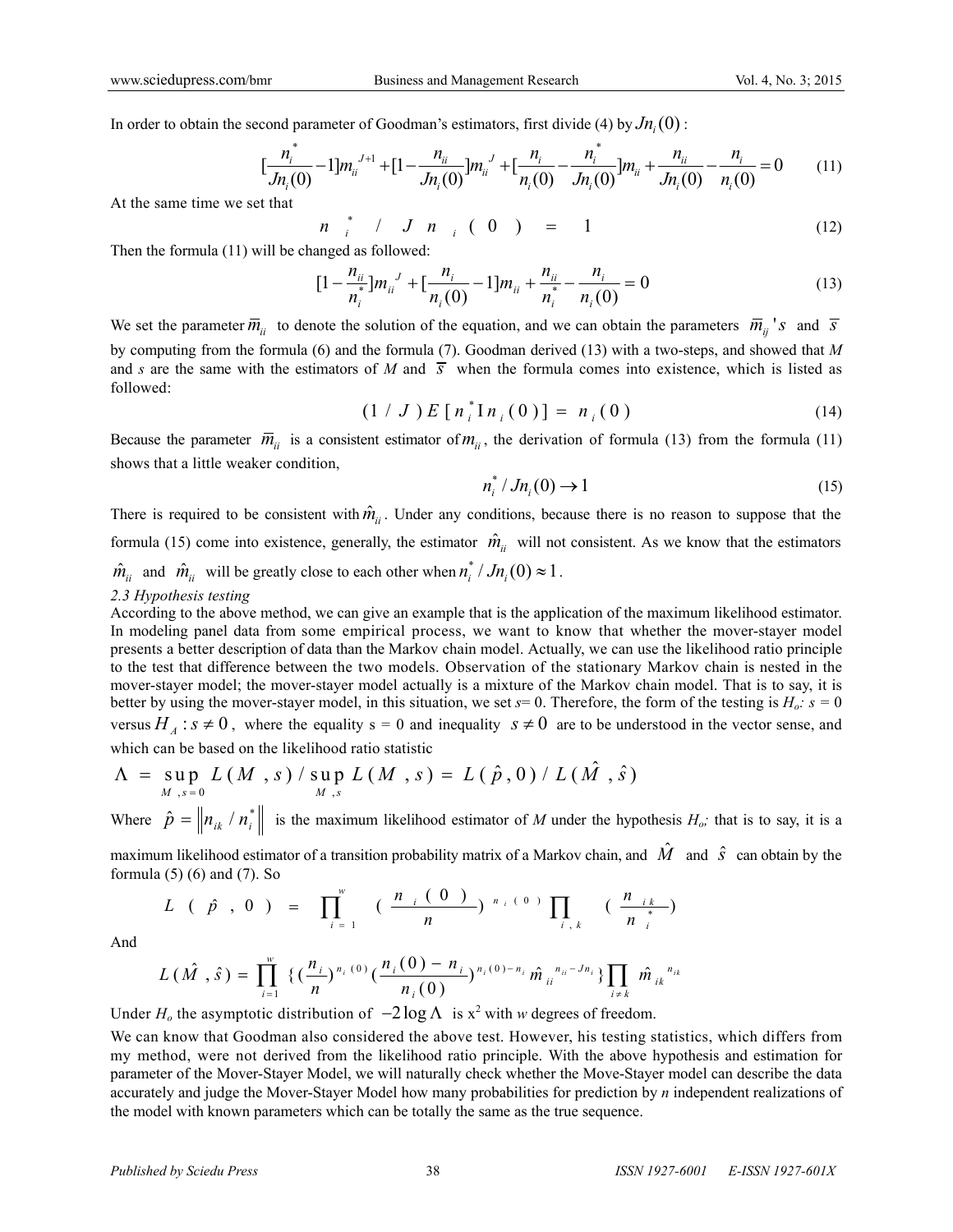## **3. Numerical comparison of the estimations**

 $stayer =$ 

According to the above method, and at the same time, we can make some comparisons. As we know that we have three variables, which are respective, the number of the sequences, the number of the transitions in each sequence, and the range of the rating. We can set any numbers of the above three variables to see the different changes, that is to say, we make some sensitive analysis to choose an optimal result, and finally we analyze the reason of the optimal result.

For example, we set the number of the sequence equals to the 100, the range of the rating to 8, and the number of the transitions in each sequence to 29. The result is listed as followed:

|                                 |                     | [0.0900] | 0.0800 | 0.0700 | 0.0600 | 0.0500 | 0.0400 | 0.0300                                                                                                      | 0.0200 |
|---------------------------------|---------------------|----------|--------|--------|--------|--------|--------|-------------------------------------------------------------------------------------------------------------|--------|
|                                 |                     |          |        |        |        |        |        |                                                                                                             |        |
|                                 | 0.2730              | 0.1546   | 0.1716 | 0.0261 | 0.0838 | 0.1578 |        | 0.0573                                                                                                      | 0.0712 |
|                                 | 0.0538              | 0.2199   | 0.2134 | 0.0472 | 0.2169 | 0.0046 |        | 0.0441                                                                                                      | 0.2002 |
|                                 | 0.1341              | 0.1360   | 0.2011 | 0.0439 | 0.1030 | 0.1505 |        | 0.0427                                                                                                      | 0.1886 |
|                                 | 0.0909              | 0.1480   | 0.1671 | 0.2063 | 0.0783 | 0.0709 |        | 0.1275                                                                                                      | 0.1110 |
| $mover =$                       | 0.1741              | 0.1800   | 0.0113 | 0.0532 | 0.2629 | 0.1624 |        | 0.0591                                                                                                      | 0.0970 |
|                                 | 0.1518              | 0.1470   | 0.0703 | 0.0396 | 0.1046 |        | 0.1997 | 0.1079                                                                                                      | 0.1792 |
|                                 | 0.1187              | 0.0458   | 0.2114 | 0.0040 | 0.0527 | 0.1845 |        | 0.1692                                                                                                      | 0.2136 |
|                                 | 0.0045              | 0.0984   | 0.0024 | 0.1811 | 0.1630 | 0.1040 |        | 0.1692                                                                                                      | 0.2776 |
|                                 | estimate stayer $=$ |          |        |        |        |        |        |                                                                                                             |        |
|                                 |                     |          |        |        |        |        |        | $\begin{bmatrix} 0.0556 & -0.0000 & -0.0000 & -0.0000 & -0.0000 & 0.0526 & -0.0000 & -0.0000 \end{bmatrix}$ |        |
|                                 |                     | 0.2605   | 0.1826 | 0.1796 | 0.0150 | 0.0629 | 0.1856 | 0.0419                                                                                                      | 0.0719 |
|                                 |                     | 0.0556   | 0.1894 | 0.2020 | 0.0480 | 0.2652 | 0.0076 | 0.0429                                                                                                      | 0.1894 |
| $estimate$ <sub>_</sub> mover = | 0.1107              | 0.1510   | 0.2047 | 0.0570 | 0.0604 | 0.1477 | 0.0470 | 0.2215                                                                                                      |        |
|                                 | 0.0969              | 0.1542   | 0.1542 | 0.2599 | 0.0749 | 0.0485 | 0.1101 | 0.1013                                                                                                      |        |
|                                 |                     | 0.1893   | 0.1840 | 0.0053 | 0.0373 | 0.2453 | 0.1787 | 0.0533                                                                                                      | 0.1067 |
|                                 |                     | 0.1821   | 0.1373 | 0.0476 | 0.0420 | 0.0812 | 0.1849 | 0.1261                                                                                                      | 0.1989 |
|                                 |                     | 0.0777   | 0.0495 | 0.1802 | 0.0035 | 0.0530 | 0.1661 | 0.2297                                                                                                      | 0.2403 |
|                                 |                     | 0.0021   | 0.1031 | 0.0021 | 0.1918 | 0.1794 | 0.0990 | 0.1526                                                                                                      | 0.2701 |

The above matrices were obtained by using the Maximum Likelihood method, when we get the above matrix, we check the difference between the two matrices, and which is listed as followed: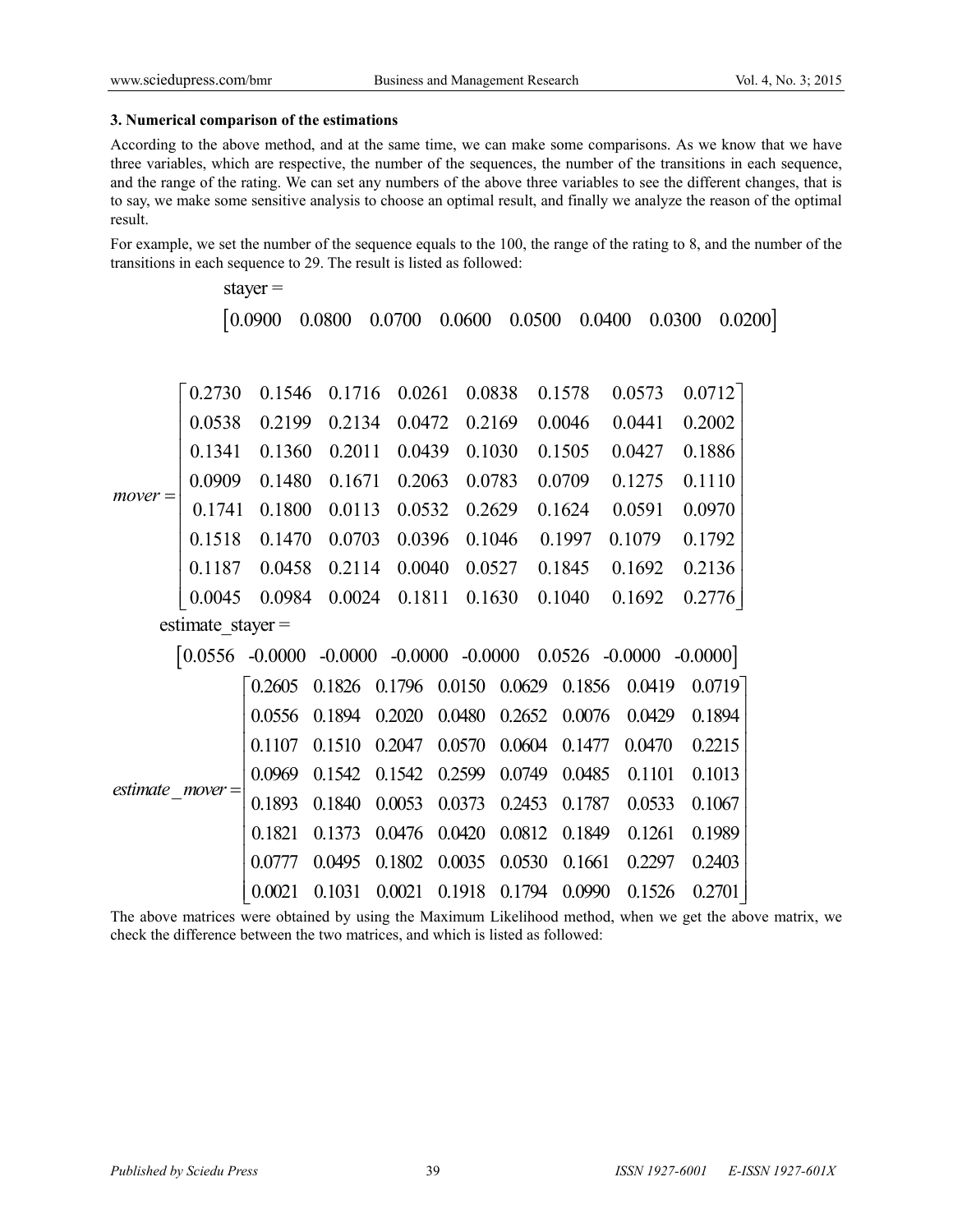|                                                                                                                                                                                             |  |                                                                                                     |  |  | $\vert 0.0125 \vert 0.0280 \vert 0.0035 \vert 0.0112 \vert 0.0209 \vert 0.0279 \vert 0.0154 \vert 0.0006 \vert$ |
|---------------------------------------------------------------------------------------------------------------------------------------------------------------------------------------------|--|-----------------------------------------------------------------------------------------------------|--|--|-----------------------------------------------------------------------------------------------------------------|
| $Difference = \begin{vmatrix} 0.0061 & 0.0061 & 0.0129 & 0.0536 & 0.0034 & 0.0225 & 0.0174 & 0.0096 \\ 0.0153 & 0.0040 & 0.0060 & 0.0158 & 0.0176 & 0.0162 & 0.0058 & 0.0097 \end{vmatrix}$ |  | $0.0018$ $0.0305$ $0.0114$ $0.0008$ $0.0483$ $0.0030$ $0.0012$ $0.0108$                             |  |  |                                                                                                                 |
|                                                                                                                                                                                             |  | $0.0234 \quad 0.0150 \quad 0.0036 \quad 0.0131 \quad 0.0426 \quad 0.0029 \quad 0.0042 \quad 0.0328$ |  |  |                                                                                                                 |
|                                                                                                                                                                                             |  |                                                                                                     |  |  |                                                                                                                 |
|                                                                                                                                                                                             |  |                                                                                                     |  |  |                                                                                                                 |
|                                                                                                                                                                                             |  | $0.0303$ $0.0098$ $0.0227$ $0.0024$ $0.0234$ $0.0148$ $0.0182$ $0.0197$                             |  |  |                                                                                                                 |
|                                                                                                                                                                                             |  | $0.0410$ $0.0036$ $0.0312$ $0.0004$ $0.0003$ $0.0184$ $0.0604$ $0.0266$                             |  |  |                                                                                                                 |
|                                                                                                                                                                                             |  |                                                                                                     |  |  | $[0.0024 \quad 0.0047 \quad 0.0003 \quad 0.0107 \quad 0.0164 \quad 0.0050 \quad 0.0166 \quad 0.0075]$           |

According to the above matrices, we find the maximum difference is 0.0604 which located in the  $7<sup>th</sup>$  row and  $7<sup>th</sup>$ column, and the minimum difference is 3.1031e-004 which is located in the  $8<sup>th</sup>$  row and the  $2<sup>nd</sup>$  column, and also in the  $5<sup>th</sup>$  row and in  $7<sup>th</sup>$  column. Of course, we can use the meaning method, that is to say, we find the largest and the least number. Then, we divide them by two after pulsing them together. At the same time, we can use another method, that is the sum (sum (Difference)) divided by 8 times 8. We find the relative error which is defined as following:

$$
relative\ error = \frac{m_{true} - m_{estimate}}{m_{true}}
$$

According to the above formula, we can get the stayer and the mover relative error is respectively 0.0052 and 1.3010e-018.

According to the above example, we can list a summarized table as following:

|  | The number of the sequence equals to 100 and rating equals to 8. |
|--|------------------------------------------------------------------|
|  |                                                                  |

| The number  | The length      | Average relative error |        |                       |  |
|-------------|-----------------|------------------------|--------|-----------------------|--|
| of sequence | of the sequence | Stayer                 | Mover  | Initial probabilities |  |
| 100         | 30              | 0.7854                 | 0.0145 | 0.2297                |  |
| 100         | 50              | 1.0329                 | 0.0116 | 0.2621                |  |
| 100         | 100             | 0.7847                 | 0.0069 | 0.1437                |  |
| 100         | 200             | 0.6430                 | 0.0052 | 0.1428                |  |
| 100         | 500             | 0.4695                 | 0.0038 | 0.1305                |  |

According to the analysis of the above table, obviously, we find that the longer of the sequence, the smaller of the difference refers to the Mover, the Stayer and the initial of the probability. In other words, if the number of sequence is fixed, the longer of the length of the sequence, the smoother of the Mover-Stayer model, that is to say, the difference becomes less. At the same time, the calculated "average relative error" in the table stands for the sum of the relative errors divided by the corresponding number. For example, the average relative error of mover is 0.0145 which can be obtained by the code of the program that is

## sum(sum(abs(mover-estimate\_mover)/mover))/64.

In the table, the number of sequences or realizations is controlled to be 100 to find the effects of increasing the length of the sequence on the accuracy of the estimates. Here, the number of the sequence can stands for 100 companies, and the length of the sequence can be represented with the histories, which we can call the years. So in the analysis of the above tables, the number can reflect the *n* sequences of bonds ratings of length *J*, and we assume that there are *n* bonds and the credit ratings of those bonds are recorded for a maximum of 30 years. We think that the credit follows the Mover-Stayer Model.

In order to give a full assessment of the parameter estimates, the length of the sequences increases and the results of the difference are shown in the table below. The length of the sequence equals to 100 and rating equals to 8.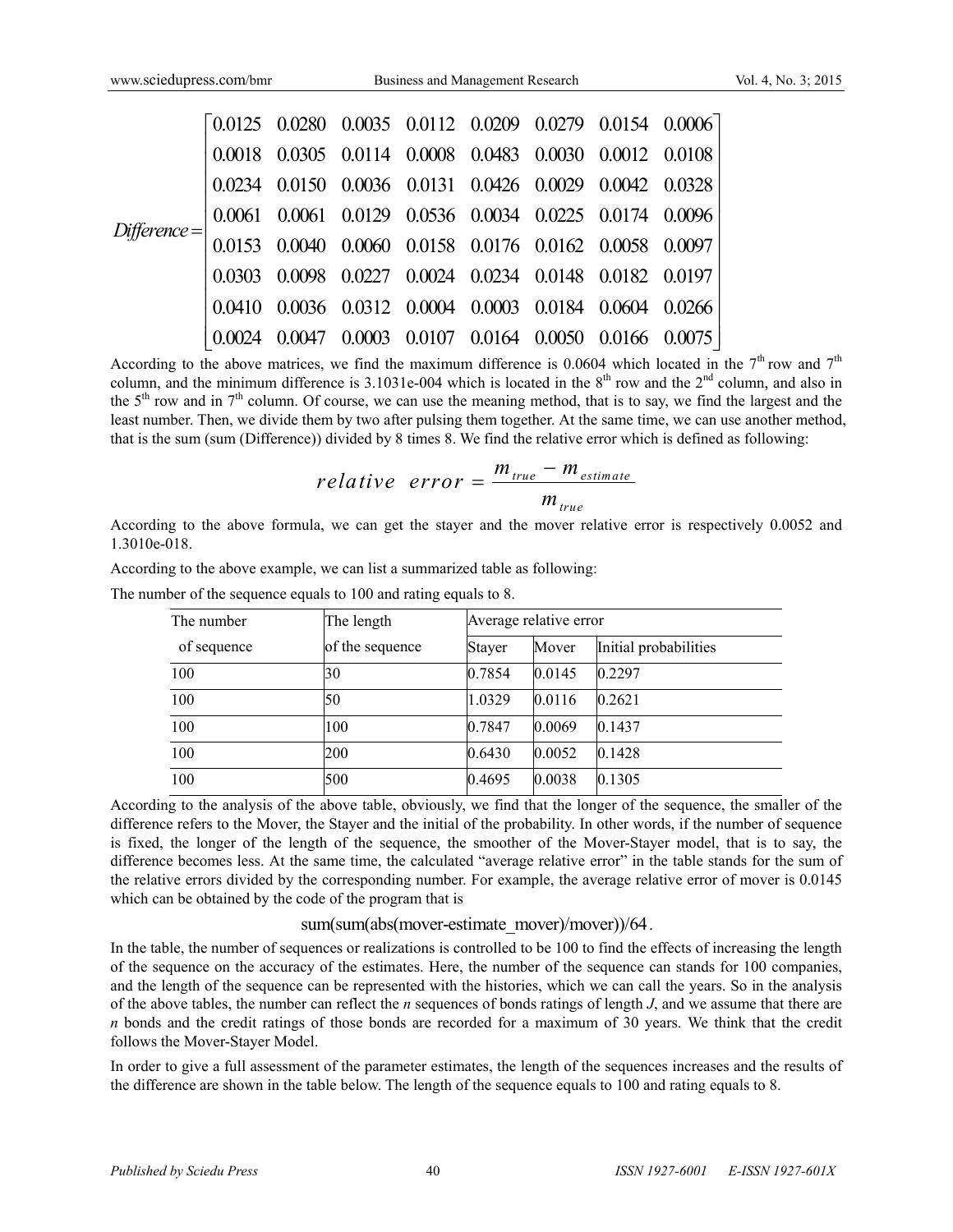| The number of sequence | The length of the sequence |                        | Average relative error     |                       |  |  |
|------------------------|----------------------------|------------------------|----------------------------|-----------------------|--|--|
|                        |                            | Mover Stayer           |                            | Initial probabilities |  |  |
| 30                     | 100                        | $0.1219$ 0.4326 0.2445 |                            |                       |  |  |
| 50                     | 100                        | $0.0806$ 0.5265 0.1587 |                            |                       |  |  |
| 100                    | 100                        | 0.0661 0.2958 0.2722   |                            |                       |  |  |
| 200                    | 100                        |                        | $0.0441$ $0.4324$ $0.1392$ |                       |  |  |
| 500                    | 100                        | 0.0316 0.3331 0.1244   |                            |                       |  |  |

The results above indicate that when the sequence length is kept at 100, by increasing the number of sequence does improve the estimate. When the number of sequences increases to 500, the parameter estimates show that the model is good enough to predict the estimators. At the same time, we can observe the changes by changing the range of the rating in a similar way.

### *3.1 Numerical the prediction of the results of the of the credit ratings*

In the above part, we can list the difference or errors; we do not think that it is enough. At the same time, we want to text the correct rate of the Mover-Stayer Model. From the analysis of the previous part, we have known that the estimates are so accurate that the error is very small, which is the number of the sequence equals to 500 and the length of the sequence equals to 100. Next, we will check one more parameter according to the Mover-Stayer model to see how well the Mover-Stayer Model and calculate the correct rate of the estimators compared with the true model.

We will adopt the Mover-Stayer model to estimate the one more parameter. Firstly, the length of the sequence is to be fixed, and we will change the number of the sequence to observe the correct rate, and calculate the percentage of the correctly. The number of the sequence is 300, 500 and 800 respectively, which are listed as following:

The length of the sequence equals to 300.

| The number of sequences | The number of totally<br>correct predicted ratings | Percentage of the correct |  |
|-------------------------|----------------------------------------------------|---------------------------|--|
| 300                     | 137                                                | 45.67%                    |  |
| 500                     | 281                                                | 56.36%                    |  |
| 800                     | 469                                                | 58.63%                    |  |

According to the above table, it seems that the Mover-Stayer model does not have a high percentage of the correct. However, the tables show an increasing trend that is the longer of the number of the sequence, the higher of the percentage of the correctness. But we think that the model is good enough in the practice.

## **4. Summary**

In the dissertation, firstly, we build the Mover-Stayer model which is the likelihood function of *n* independent realizations, and the parameter estimates that maximization of the likelihood function are derived. And at the same time, the hypothetical data that follows a predefined Mover-Stayer model are generated to check the accuracy of the estimates. When the number of sequences is large, the result from these data shows a satisfactory precision in using those formula derived in the dissertation to estimate the parameters of the Mover-Stayer model. Finally, we make some competitions according to the results of the program, and the results of the number illustrate the strength of the true model studied.

#### **Acknowledgments**

This paper is supported by Beijing Normal University's Independent Scientific Research Project: International Standard of Statistics on Governmental Loan and its application in China, No:2012WZD02. Ministry of Education's Social Sciences Fund: Research on warning management system and statistics of governmental loan based on international standard, NO. 13YJA630005. Chinese Statistical Science research project: System and application of statistics on governmental loan, NO. 2012LZ042. National Social Science Foundation: Research on government debt management and risk warning mechanism, No. 14ZDA047.